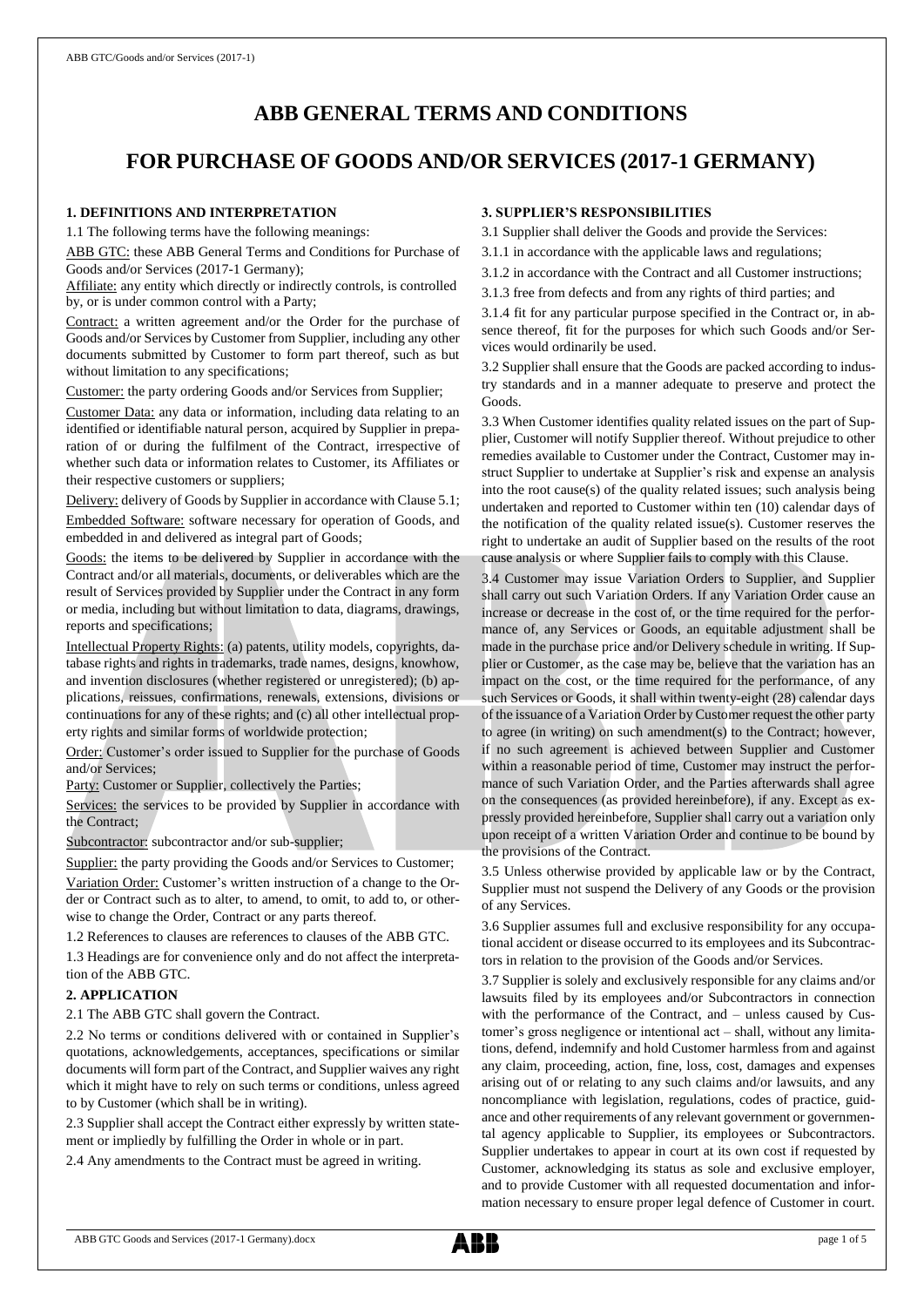The preceding sentence shall not apply if the liability or damage was caused by Customer's gross negligence or intentional act.

3.8 Customer is authorized to make any payments due to Supplier's employees and Subcontractors providing Goods and/or Services under the Contract, in order to avoid lawsuits, liens or encumbrances. Such payments may be made through withholding Supplier's credits, offsetting or in any other way. Supplier shall provide any support requested by Customer with regard to such payments and indemnify Customer for any payments made.

## **4. PAYMENT, INVOICING**

4.1 In consideration of the Goods delivered and/or the Services provided by Supplier in accordance with the Contract, Customer shall pay to Supplier the purchase price stated in the Contract provided the invoice fulfils the requirements defined in the Contract.

4.2 Supplier shall submit invoices in an auditable form, complying with applicable laws, generally accepted accounting principles and the specific Customer requirements, containing the following minimum information: Supplier name, address and reference person including contact details; invoice date; invoice number; Order number and Supplier number; address of Customer; quantity; specification of Goods and/or Services; price (total amount invoiced); currency; tax or VAT amount; tax or VAT number; Authorized Economic Operator and/or Approved Exporter Authorization number and/or other customs identification number, if applicable; payment terms as agreed.

4.3 Invoices must be sent to the billing address specified in the Contract.

4.4 Customer shall pay the invoice in accordance with the payment terms agreed in the Contract.

4.5 Customer will reimburse expenses only at cost and to the extent agreed in writing.

4.6 Services charged on the basis of hourly rates require written confirmation of Supplier's time sheets by Customer. Supplier shall submit such time sheets to Customer for confirmation as may be instructed by Customer but latest together with any related invoice. Confirmation of time sheets cannot be construed as acknowledgement of any claims. Customer is not obliged to pay invoices based on time sheets which are not confirmed by Customer in writing.

4.7 Customer reserves the right to set off or withhold payment for Goods and/or Services not provided in accordance with the Contract.

4.8 Supplier shall neither employ for the performance of the Contract any person who does not have the aliens' labor permit required, nor employ any Subcontractor or any hiring company for temporary workers (*"Verleiher von Leiharbeitnehmern"*) without prior written approval by Customer. Supplier shall obtain from any of its direct or indirect Subcontractors and from any hiring company in the contractual chain of companies (hereinafter collectively, but excluding Supplier: *"Employed Third Parties"*) a written commitment in line with the requirements in Clauses 4.8 and 4.9 (including, but not limited to, the obligation to impose the obligations on the additional Employed Third Parties) prior to the start of their performance under the Contract.

4.9 The following provisions shall apply to the extent that the German legislation concerning the delegation of employees (*Arbeitnehmerentsendegesetz*), the German legislation concerning the compliance with labor agreements (*Tariftreuegesetz*) and/or the German legislation concerning the payment of minimum wages (*Mindestlohngesetz*) is/are applicable (all hereinafter together: the *"Special Labor Laws"*): (i) Supplier undertakes to comply with the Special Labor Laws and to procure compliance therewith by Employed Third Parties; (ii) Supplier shall indemnify and hold Customer harmless from and against any liability or obligation of Customer towards third parties for Supplier's or Employed Third Parties' breach of any of the Special Labor Laws, including without limitation any administrative fines, fees and cost, save as where Customer has acted intentionally; (iii) in case of Supplier's or Employed Third Parties' non-compliance with any Special Labor Laws, Customer shall be entitled to rescind the Contract or to terminate

the Contract with immediate effect; and (iv) in case Customer reasonably suspects that Supplier or any Employed Third Party has breached any Special Labor Laws, Supplier shall prove by appropriate means compliance with such laws. "Appropriate means" shall include without limitation: inspection of payrolls on wages and salaries or time accounts (in pseudonymized form) or submission of comparably meaningful documents evidencing compliance with the Special Labor Laws.

### **5. DELIVERY, PERFORMANCE OF SERVICES**

5.1 Unless agreed otherwise in the Contract, the Goods shall be delivered in accordance with INCOTERMS 2010 FCA, to the place defined in the Contract or, if no such place has been defined, to Customer's place of business.

5.2 The Services shall be provided at the place specified in the Contract or, if no such place has been specified, at Customer's place of business. 5.3 Supplier shall provide no later than at the time of acceptance of the Contract the following minimum information: number of packages and contents, the customs tariff numbers of the country of consignment, and the countries of origin for all Goods; EU supplier´s declaration or other documents for proof of preferential origin, if a free trade agreement or a GSP preferential regulation by the EU in favour of Supplier's country can be used. For controlled Goods, the relevant national export control numbers must be indicated and, if the Goods and/or Services are subject to U.S. export regulations, the U.S. Export Control Classification Numbers (ECCN) or classification numbers of the International Traffic in Arms Regulations (ITAR) must be specified. EU supplier's declaration or other documents for proof of preferential origin as well as conformity declarations and marks of the country of consignment or destination are to be submitted without being requested; certificates of origin upon request. Supplier shall state the Order number on all invoices (in particular but not limited to commercial, pro forma or customs invoices). Supplier shall not deploy nor subcontract persons or Subcontractors which are listed in actual sanction lists of following regulations:

(EG) No. 2580/2001 Terrorism;

- (EG) No. 881/2002 Al-Qaida;
- (EU) No. 753/2011 Afghanistan;

5.4 The Goods shall be delivered, and Services shall be provided, during Customer's business hours unless otherwise requested, or agreed to, by Customer.

5.5 Upon Delivery, Supplier (or its appointed carrier) shall provide Customer a delivery note and any other required export and import documents mentioned in Clause 5.3 which do not have to be provided already at the time of acceptance of the Contract. If Customer has approved partial delivery or where Supplier intends to have a partial Delivery and such partial Delivery reasonably should be accepted by Customer, such delivery note shall also include the outstanding balance.

5.6 Ownership of the Goods passes to Customer at Delivery. To the extent that the Goods contain Embedded Software, ownership of such Embedded Software will not passto Customer, but Supplier shall grant, or – as applicable – shall procure that the third party owner grants, Customer and all users a worldwide, irrevocable, perpetual, transferable, non-exclusive, royalty-free right to use the Embedded Software as integral part of such Goods and/or for servicing either of them.

#### **6. ACCEPTANCE**

6.1 Any obligation or duty of Customer to inspect the Goods shall be limited to the inspection without undue delay whether such Goods meet the ordered quantity and type and whether externally visible defects or damages resulting from transport exist. In case as per applicable law Customer is obliged, or is under the duty, to inform Supplier of defects, Customer shall be entitled to do so (i) in case of latent defects within two weeks and (ii) in case of other defects within one week, upon the time of detection of the defect by Customer. The preceding provision shall apply accordingly in view of Services. The provisions of

<sup>-</sup> Embargo Regulations of EU.

ABB GTC Goods and Services (2017-1 Germany).docx page 2 of 5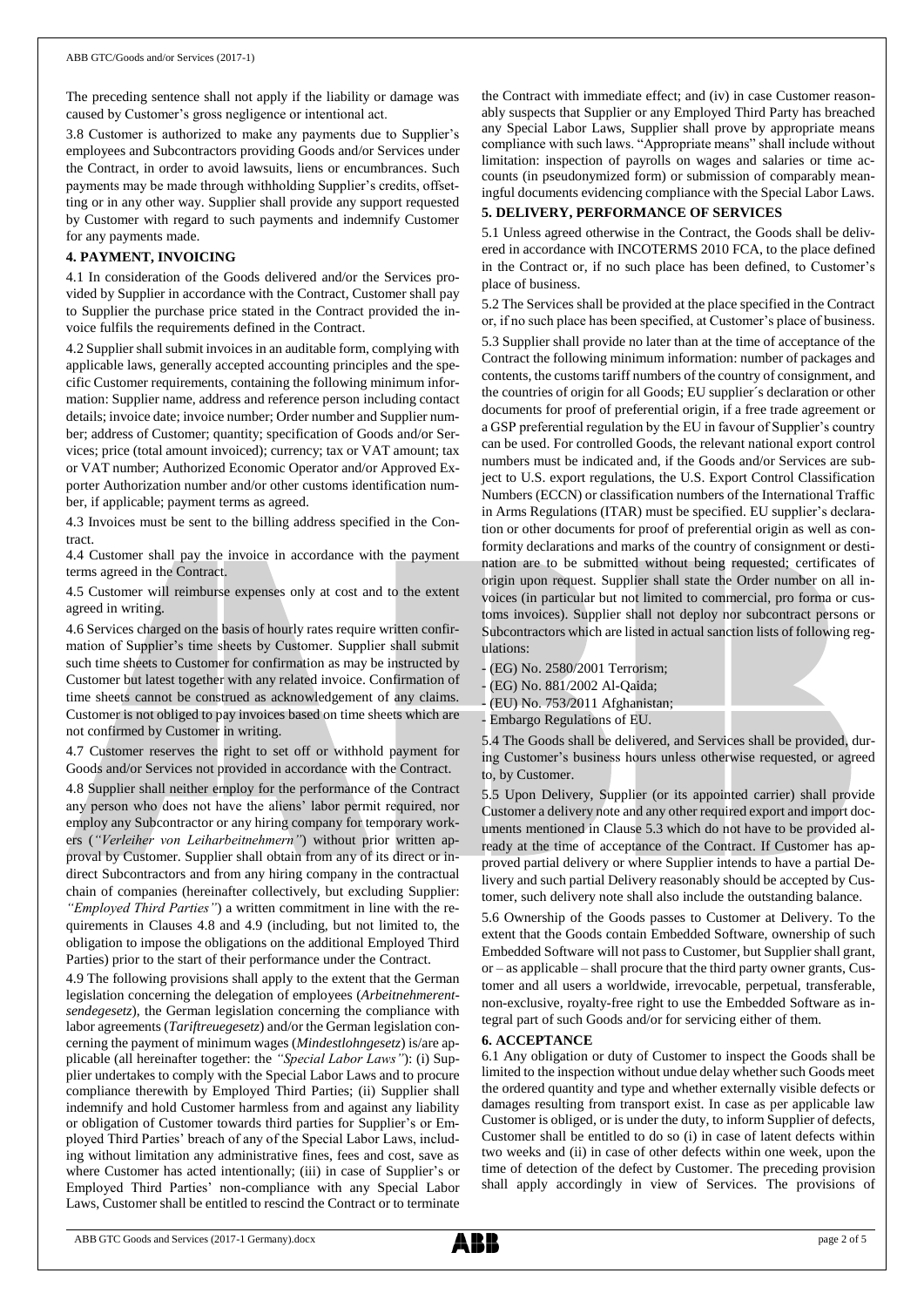Clause 6.1 shall not affect any applicable provision exempting Customer to a broader extent from such obligations or duties.

6.2 The Services shall require acceptance by Customer. The Parties may agree also for other cases on a certain acceptance procedure, in which case acceptance will be subject to Customer's written acceptance statement. Supplier shall inform Customer in writing within a reasonable time period in advance when the Goods and/or Services are ready for acceptance.

6.3 Customer may enforce any remedy defined in the Contract for any rejected Goods or Services.

#### **7. DELAY**

If Supplier fails to deliver the Goods or to provide the Services in accordance with the agreed date(s), Customer may:

7.1 terminate or rescind the Contract in whole or in part with Clauses 8.4.5 through 8.7 being applicable;

7.2 refuse to accept any subsequent delivery of the Goods or provision of the Services;

7.3 recover from Supplier any expenses reasonably incurred by Customer in obtaining the Goods and/or Services in substitution from another supplier;

7.4 claim (in addition to the penalty under Clause 7.5, if any) for any (exceeding) additional costs, losses or damages incurred whatsoever by Customer which are reasonably attributable to Supplier's failure to comply with the agreed date(s); and/or

7.5 claim the penalty for Supplier's default with the date(s) as agreed in the Contract. The penalty shall be payable at a rate specified in the Contract. Supplier shall pay the penalty upon written demand or upon receipt of an invoice from Customer. The agreed penalty shall not affect Customer's claim for damages whatsoever nor shall the payment of such penalty relieve Supplier from any of its obligations and liabilities under the Contract. Customer shall be entitled to reserve the right to assert the penalty up to the time of final payment.

However, in case the applicable law requests Customer prior to enforcement of such remedies to grant a grace period to Supplier, the rights and claims as per Clauses 7.1 and 7.2 shall only apply after Customer has set such grace period to Supplier and Supplier has not delivered or performed, as the case may be, within such period.

#### **8. WARRANTY AND REMEDIES**

8.1 Supplier warrants that the Goods and/or Services comply with the Contract, including but without limitation to Supplier's responsibilities as defined in Clause 3.1.

8.2 Supplier warrants that the Goods are new and unused at the date of Delivery and remain free from defects during the warranty period.

8.3 The warranty period is twenty four (24) months from Delivery and in case of Services: from complete performance thereof.

8.4 In case of breach of any warranty which is not remedied within forty eight (48) hours from Customer's notification or such longer or shorter period reasonably to be granted by Customer in view of the circumstances involved, or in other cases where the applicable law waives the requirement to set a time period (grace period) for remedy, Customer is entitled to enforce any or more of the following remedies at its discretion and at Supplier's expense:

8.4.1 to give Supplier another opportunity to carry out any additional work necessary to ensure that the Contract is fulfilled, and/or to obtain prompt repair or replacement of the defective Goods and/or Services;

8.4.2 to carry out (or to instruct a third party to carry out) any additional work necessary to make the Goods and/or Services comply with the Contract;

8.4.3 to refuse any further Goods and/or Services;

8.4.4 to claim such damages as may have been sustained by Customer as a result of Supplier's breach of the Contract;

8.4.5 to terminate or rescind the Contract; in such event of termination Customer has no obligation to compensate or further pay Supplier, and, in such event of rescission, Supplier shall pay back to Customer any remuneration received from Customer for the Goods and/or Services and take back the Goods at Supplier's own cost and risk.

8.5 The remedies as per Clauses 8.4 shall be at Supplier's own expense (including, without limitation, costs of transportation, disassembly) and risk.

8.6 In case of a breach of any warranty, the warranty period shall be extended by a time period which is equal to the time period for the performance of the remedial work by Supplier. For all other parts of the Goods or Services which cannot be used for the intended purpose as a result of a defect or damage, the same warranty extension shall apply. Any other provisions leading to an extension, starting anew or halt of the warranty period shall remain unaffected.

8.7 The rights and remedies available to Customer under the Contract are cumulative and are not exclusive of any rights or remedies available in view of defects whatsoever.

#### **9. INTELLECTUAL PROPERTY RIGHTS**

9.1 Without prejudice to Clause 9.2, Supplier hereby grants Customer, or undertakes to procure that Customer is granted, a worldwide, irrevocable, transferable, non-exclusive, royalty-free license to use the Intellectual Property Rights in the Goods, including Embedded Software, if any, or other software to be provided to under the Contract, if any.

9.2 Supplier herewith assigns to Customer full ownership rights in any Intellectual Property Rights in Goods resulting from the Services. Supplier further agrees, upon Customer's request and at its cost, to take all further steps necessary to perfect Customer's ownership to the Intellectual Property Rights.

9.3 Intellectual Property Rights in any Goods created by or licensed to Supplier prior or outside a Contract (Pre-Existing IPR) will remain vested in Supplier (or the third party owner). To the extent that Pre-Existing IPR are embedded in any Goods resulting from the Services, Supplier grants, or undertakes to procure that the third party owner grants, Customer a worldwide, irrevocable, transferable, non-exclusive, royalty-free license to use the Pre-Existing IPR as part of such Goods, including the right to improve, develop, market, distribute, sublicense or otherwise use such Pre-Existing IPR.

9.4 Supplier must specify in writing and prior to Delivery all open source software contained in or used by Embedded Software, if any, and request Customer's written approval. Supplier agrees to replace at its own cost any open source software components rejected by Customer with software of at least the same quality and functionality. Supplier shall indemnify and hold Customer harmless from and against all third party claims in view of the use of open source software in the Goods or Services.

9.5 If any claim is made against Customer that the Goods and/or Services infringe a third party's Intellectual Property Rights, Supplier shall at its cost, but at Customer's discretion (i) procure for Customer and Customer's clients, as the case may be, the right to continue using the Goods and/or Services; (ii) modify the Goods and/or Services so they cease to be infringing; or (iii) replace the Goods and/or Services by non-infringing equivalents. Otherwise, Customer is entitled to terminate the Contract and to reclaim all sums which it has paid to Supplier thereunder.

#### **10. COMPLIANCE, INTEGRITY**

10.1 Supplier shall provide the Goods and/or Services in compliance with all relevant laws, regulations, and codes of practice.

10.2 Supplier and its Subcontractors must comply with the "ABB List of Prohibited and Restricted Substances" available under **[www.abb.com](http://www.abb.com/) – Supplying – Material Compliance/Conflict Minerals and Hazardous Substan**ces – **[ABB List of Prohibited and Re](http://search.abb.com/library/Download.aspx?DocumentID=9AKK105713A6396&LanguageCode=en&DocumentPartId=&Action=Launch)[stricted Substances](http://search.abb.com/library/Download.aspx?DocumentID=9AKK105713A6396&LanguageCode=en&DocumentPartId=&Action=Launch)** and report to Customer the substances contained in the Goods. Supplier must also comply with the reporting and other requirements regarding Conflict Minerals made available under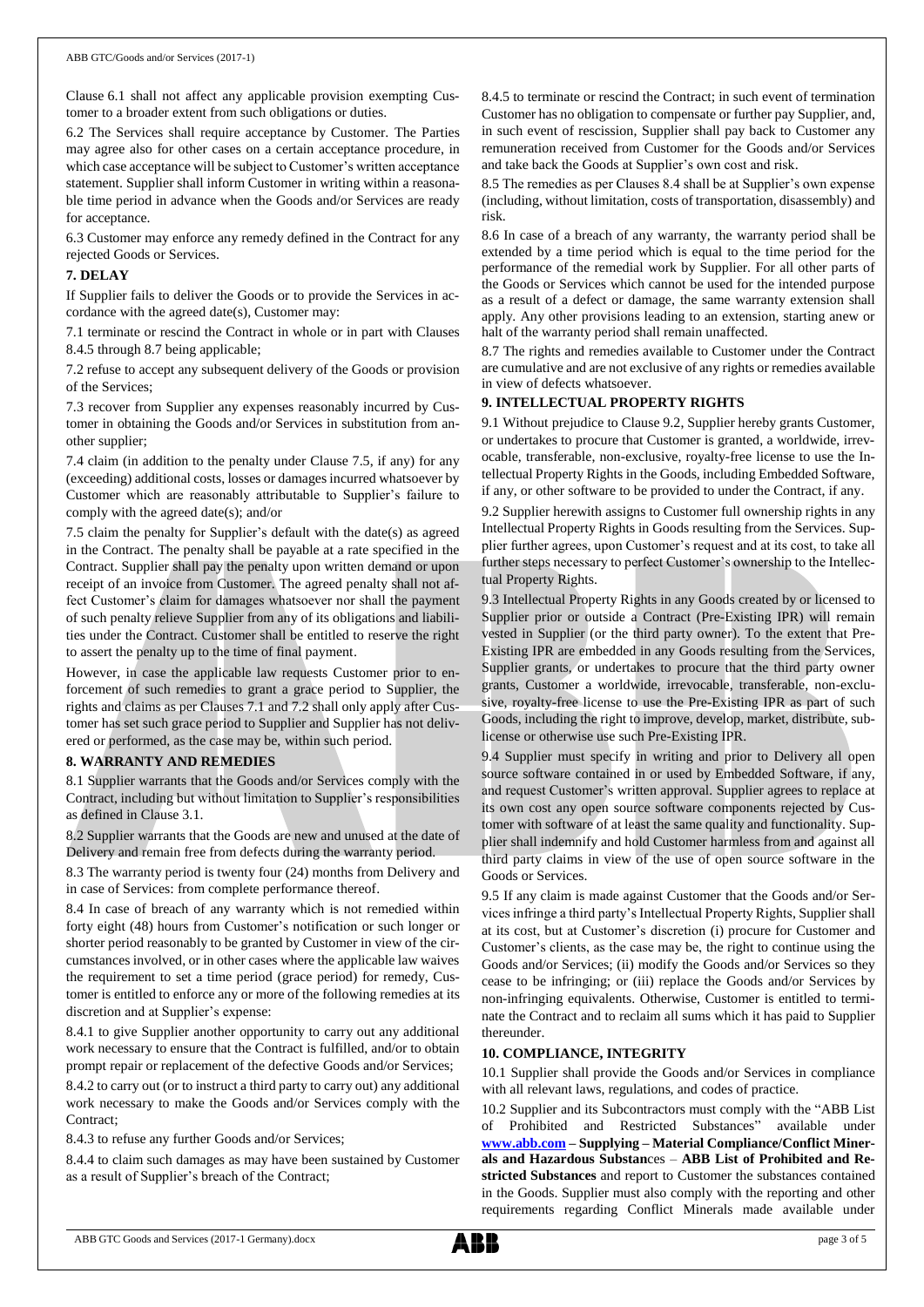**[www.abb.com](http://www.abb.com/) – Supplying – Material Compliance/Conflict Minerals and Hazardous Substances – ABB Policy and Supplier Requirements** or otherwise and shall provide Customer with documents, certificates and statements as requested. Any statement made by Supplier to Customer (whether directly or indirectly) with regard to materials used for or in connection with the Goods and/or Services will be deemed to be a representation under the Contract.

10.3 Supplier represents and warrants that it is and will remain fully compliant with all applicable trade and customs laws, regulations, instructions, and policies, including, but not limited to, satisfying all necessary clearance requirements, proofs of origin, export and import licenses and exemptions from, and making all proper filings with appropriate governmental bodies and/or disclosures relating to the provision of services, the release or transfer of goods, hardware, software and technology.

10.4 No material or equipment included in or used for the Goods and/or Services must originate from any company or country listed in any relevant embargo issued by the authority in the country where the Goods and/or Services will be used or an authority otherwise having influence over the equipment and material forming part of the Goods and/or Services. If any of the Goods and/or Services are or will be subject to export restrictions, it is Supplier's responsibility to promptly inform Customer in writing of the particulars of such restrictions.

10.5 Both Parties warrant that each will not, directly or indirectly, and that each has no knowledge that other persons will, directly or indirectly, make any payment, gift or other commitment to its customers, to government officials or to agents, directors and employees of each Party, or any other party in a manner contrary to applicable laws (including but not limited to the U. S. Foreign Corrupt Practices Act, the UK Bribery Act 2010 and, where applicable, legislation enacted by member states and signatories implementing the OECD Convention Combating Bribery of Foreign Officials), and shall comply with all relevant laws, regulations, ordinances and rules regarding bribery and corruption. Nothing in the Contract will render either Party or any of its Affiliates liable to reimburse the other for any such consideration given or promised.

10.6 Supplier herewith acknowledges and confirms that Supplier has received a copy of ABB's Code of Conduct and ABB's Supplier Code of Conduct or has been provided information on how to access both ABB Codes of Conduct online under **[www.abb.com/Integrity](http://www.abb.com/Integrity)**. Supplier agrees to perform its contractual obligations in accordance with both ABB Codes of Conduct.

10.7 ABB has established reporting channels where Supplier and its employees may report suspected violations of applicable laws, policies or standards of conduct: Web portal: **[www.abb.com/Integrity](http://www.abb.com/Integrity) – Reporting Channels**; contact details specified on this Web portal.

10.8 Any violation of an obligation contained in this Clause 10 is a material breach of the Contract. Either Party's material breach shall entitle the other Party to terminate the Contract with immediate effect and without prejudice to any further rights or remedies available thereunder or at law. Notwithstanding anything to the contrary in the Contract, Supplier shall, without any limitations, indemnify and hold harmless Customer for all liabilities, damages, cost or expenses incurred as a result of any such violation and termination of the Contract, or arising from export restrictions concealed by Supplier.

## **11. CONFIDENTIALITY, DATA SECURITY, DATA PROTECTION**

11.1 Supplier shall keep in strict confidence all Customer Data. This shall apply whether such data are received before or after acceptance of the Contract. Supplier shall restrict disclosure of such confidential material to such of its employees, agents or Subcontractors or other third parties as need to know the same for the purpose of the provision of the Goods and/or Services to Customer. Supplier shall ensure that such employees, agents, Subcontractors or other third parties are subject to and comply with the same obligations of confidentiality as applicable to Supplier and will be liable for any unauthorized disclosures. 11.2 Supplier shall apply appropriate safeguards, adequate to the type of Customer Data to be protected, against the unauthorised access or disclosure of such data and protect such Customer Data in accordance with the generally accepted standards of protection in the related industry, or in the same manner and to the same degree that it protects its own confidential and proprietary information – whichever standard is higher. Supplier may disclose confidential information to Permitted Additional Recipients (which means Supplier's authorised representatives, including auditors, counsels, consultants and advisors) provided always that (i) such information is disclosed on a strict need-to-know basis, and (ii) such Permitted Additional Recipients sign with Supplier a confidentiality agreement with terms substantially similar hereto or, where applicable, are required to comply with codes of professional conduct ensuring confidentiality of such information. Supplier shall comply with, and ensure that the Permitted Additional Recipients comply with, any security procedure, policy or standard provided to Supplier by Customer or any of its Affiliates from time to time, and in particular with the ABB Cyber Security Requirements for Suppliers as made available under **[www.abb.com](http://www.abb.com/) – Supplying – Cybersecurity**, or as otherwise set out in the Contract.

11.3 Supplier must not (i) use Customer Data for any other purposes than for providing the Goods and/or Services, or (ii) reproduce the Customer Data in whole or in part in any form except as may be required by the Contract,, or (iii) disclose Customer Data to any third party, except to Permitted Additional Recipients or with the prior written consent of Customer.

11.4 Supplier shall install and update at its own cost adequate virus protection software and operating system security patches for all computers and software utilized in connection with providing the Goods and/or Services.

11.5 Supplier shall inform Customer without undue delay about suspicion of breaches of data security or other serious incidents or irregularities regarding any Customer Data.

11.6 Supplier agrees that Customer is allowed to provide any information received from Supplier in particular to any Affiliate of Customer. Supplier shall obtain in advance all necessary approval or consent for Customer to provide such information to Customer's Affiliates if such information is confidential for any reason or subject to applicable data protection or privacy laws and regulations.

#### **12. LIABILITY AND INDEMNITY**

12.1 Without prejudice to applicable mandatory law, Supplier shall, without any limitations, indemnify and hold harmless Customer for all liabilities, damages, cost, losses or expenses incurred by Customer as a result of Supplier's breach of the Contract, to the extent that the respective liabilities, damages, cost, losses or expenses were caused by or arise from culpable acts or omissions of Supplier, unless caused by Customer's gross negligence or intentional act. Supplier shall, without any limitations, indemnify and hold harmless Customer for any claim made by a third party against Customer in connection with the Goods and/or Services, including but without limitation to claims that such Goods and/or Services infringe a third party's Intellectual Property Rights, due to Supplier's breach of the Contract. Upon Customer's request Supplier shall defend Customer against any such third party claims.

12.2 Supplier is responsible for the control and management of all of its employees and/or Subcontractors, and it is responsible for their acts or omissions as if they were the acts or omissions of Supplier.

12.3 Supplier shall maintain in force, and upon request provide evidence of, adequate liability insurance and statutory worker's compensation/employer's liability insurance with reputable and financially